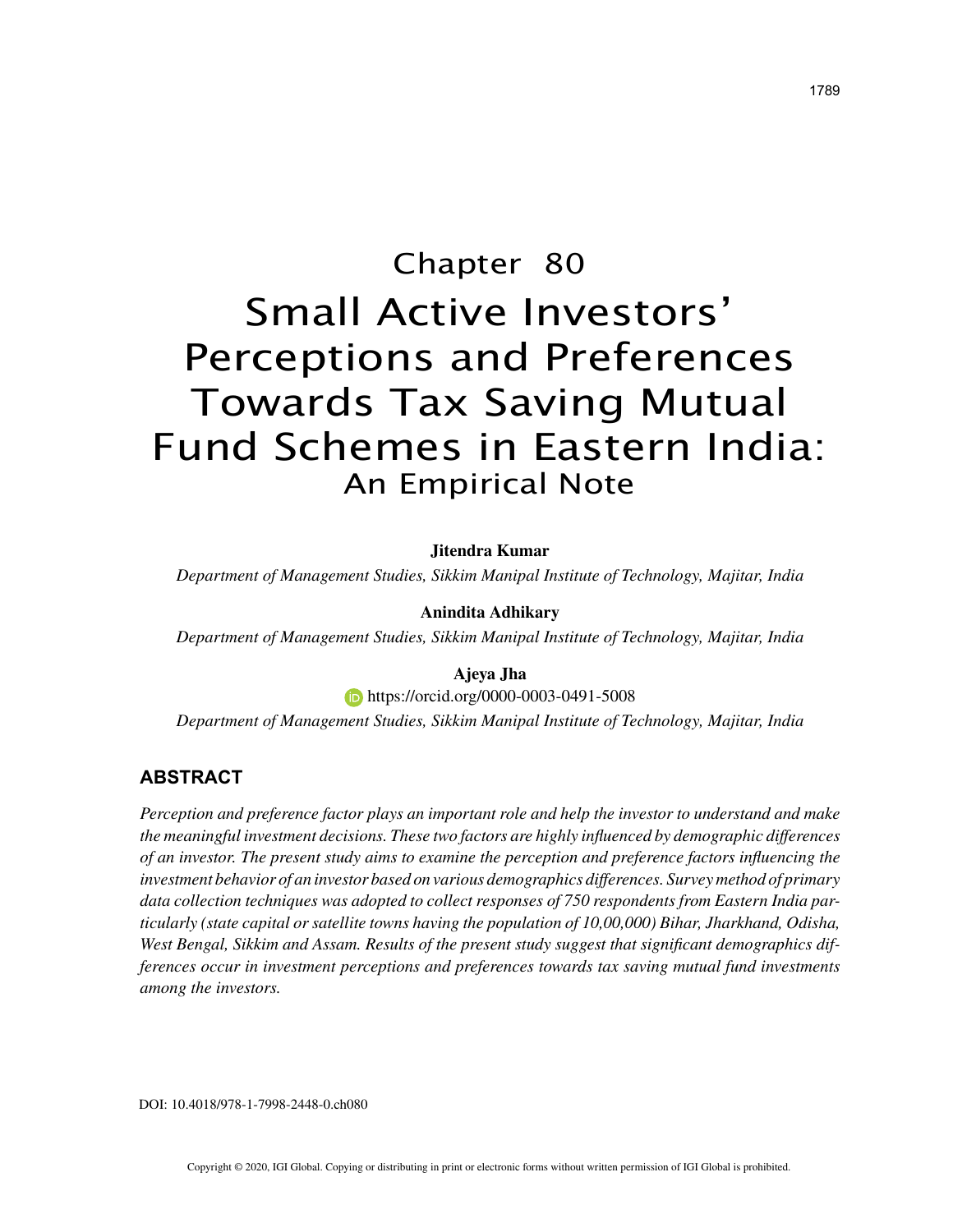# **INTRODUCTION**

India's financial market has gone through tremendous changes either in terms of regulatory framework, stakeholders' participation, its size, efficiency or effectiveness and outreach to the bottom of pyramid. The Government understand the vulnerability of investors and hence introduced better protection norms for them as financial markets otherwise has had a long history of frauds and deception. Regulatory bodies have also introduced laws that have resulted in speedy settlement and reduced costs. Settlement time has been brought down to overnight from seven days as it existed earlier. Regulatory bodies have also launched awareness campaigns that are expected to make new investors careful and confident. The recent thrust of financial inclusion policies has further enriched the scope of economy leading to a sea change in the financial market. Throughout the world financial markets are becoming well-organized and providing more encouraging solutions to the investors. Consistent with this evolution, Indian Mutual Funds industry has also witnessed a rapid growth and opened new vistas to millions of investors by virtually taking investment to their doorstep. The Mutual Fund Industry in India has grown tremendously and the assets and under management has increased from Rs. 90,587 crores in 2001 to Rs. 9,05,120 in 2014. Although the Indian Mutual Funds Industry has understood the importance of investor's perception and preference towards high return; professional management; trust and long term financial benefits, still they continue to differentiate their products as a response to the economic changes. It, therefore, became important to understand and examine investor's perception and preference, and disclose some valuable information to support meaningful investment decisions. This is considered important from regulatory bodies, investors and AMCs point of view. The question we have explored is "what perceptions investors as of now have vis-à-vis trust, long-term safety, risk, returns and other relevant parameters. Gender, geographical location, age, education, occupation, income, saving and marital status have been studied as moderating variables. Study aims to investigate and identify the small active investor's perception and preference for Tax Saving Mutual funds particularly in eastern India. Further the study also examines the various factors that small investor takes into consideration before investing in a Tax Saving Mutual fund schemes. The study is concentrating on the behavior of small active investors and hence it is a part of behavioral finance area.

## **REVIEW OF LITERATURE**

This literature review has been undertaken to understand the various demographic factors having influences on investor's perception and preference to towards mutual funds. Jambodekar (1996) studied to explore the awareness about Mutual Funds among investors and to identify the factors which encourage the purchasing decision and the selection of a specific fund in India. Findings suggest that newspapers and magazines are the main source of information through for investors to get the details about Mutual fund schemes and fund provider service. Sundar (1998) conducted a survey to understand an insight into the functioning of private mutual fund company based in India with reference to Kothari Pioneer Mutual Fund. Findings suggest that the mutual fund agents and distributors play a significant role in spreading the Mutual Fund investment culture whereas small investors' age and income are the two important factors in the choice of scheme selection. However, fund return and brand image are the key considerations while purchasing of Mutual Fund Schemes. Panda and Tripathy (2001) used factor analysis and principal component analysis for survey based study to explore the factors affecting investors